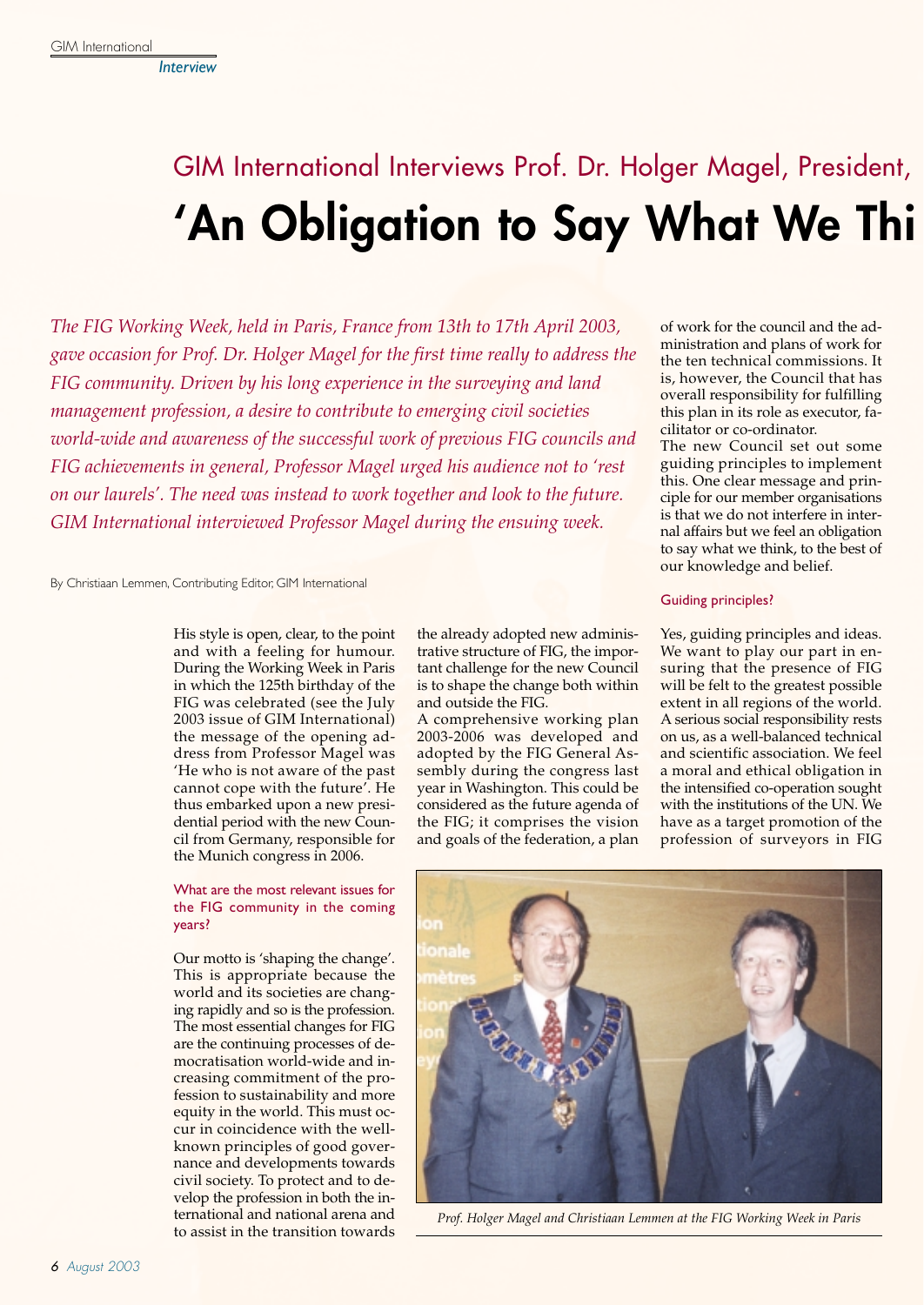## FIG **nk'**

member countries, both in public and private practice, where we give a lot of attention to education. We believe that we can bring a lot of experience to the subjects of both urban and rural land development and sustainable management. We have to work with other disciplines to accomplish more than we could do as surveyors alone. Seeking contacts with politicians is of vital importance. We have to work on all this.

### Contacts with the UN are relevant here. How are you going to organise this?

The Millennium Declaration is the framework that all nations and international and national organisations should aim for. This declaration recognises that we all have collective responsibilities. In its details we find many links to the surveyor's work: administration and management of land and natural resources, creating an environment conducive to development and the elimination of poverty are among them. Also access to land and secure tenure, improvement of the lives of slum dwellers, development of partnership with private sector and civil organisations, development of water management strategies, conflict resolution and bringing Africa into the mainstream of the world economy.

On the global level, the main partner of FIG is, of course, the UN. We already have intensive contacts and, as a non-governmental organisation without any economic interest and with a strong relation to the main tasks of the UN, we have a good approach.

How should we attract the attention of politicians in national governments? I mean, land-related issues are becoming more and more important world-wide and politicians have a short-term horizon.



We want to encourage the communication abilities not only of the FIG but also of as many surveyors as possible and, in particular, to improve the regular contact with the media and important social opinion makers. When we hold a major FIG event anywhere in the world we accordingly seek, as a matter of course, contact with politicians. I am really very concerned that we must better bridge the academic and the worlds of practitioners and politicians, otherwise we risk the academic-based profession of surveying or geomatics becoming more and more split apart until finally it perishes. Against the background of my former position at a state ministry, I would like to point out that FIG must stop this trend by bringing together all parties - and I am sure that all parties will finally benefit. A very relevant issue in relation to politicians is Land Administration. We, the partners contributing to a sound Land Administration in our countries, are all responsible for providing a service fitted to demand. We need to understand the customers needs. Good practises learnt from Land Administration

activities in each of our countries have to be compiled. There is another example: in the future, four additional main activities have to be realised in the field of spatial data management. These are specialist and co-ordinator of the workflow for geodatasets, infor-

#### **Biography of Prof. Magel**

Prof. Dr. Holger Magel graduated in Geodesy from the Munich Technische Hochschule in 1968. He held several positions in the field of Land Consolidation, finally as director general for rural development in Bavaria. He was appointed honorary Professor for Rural Development at the Munich Technische Universität in 1993 and became an Advisor to the European Commission for Rural Development in Eastern Germany in 1992/93 and chairman of the German Bund-Länder Team for Village Renewal from 1984 – 1995.

He has acted as an expert in eastern and southern Europe, as well as in Asia and South America. Professor Magel has to his name about 210 expert publications. Since 1st January 1998 he has been full-professor for Land Readjustment and Land Development and director of the Institute for Geodesy, Geoinformation and Land Management at the Technical University Munich, where he is Programme Director of the masters programme 'Land Management and Land Tenure'.

Professor Magel is Chairman of the working group for land readjustment and land markets of the highest German scientific institution, the German Geodetic Commission (DGK), and has since 1st January 2003 been President of the International Federation of Surveyors.